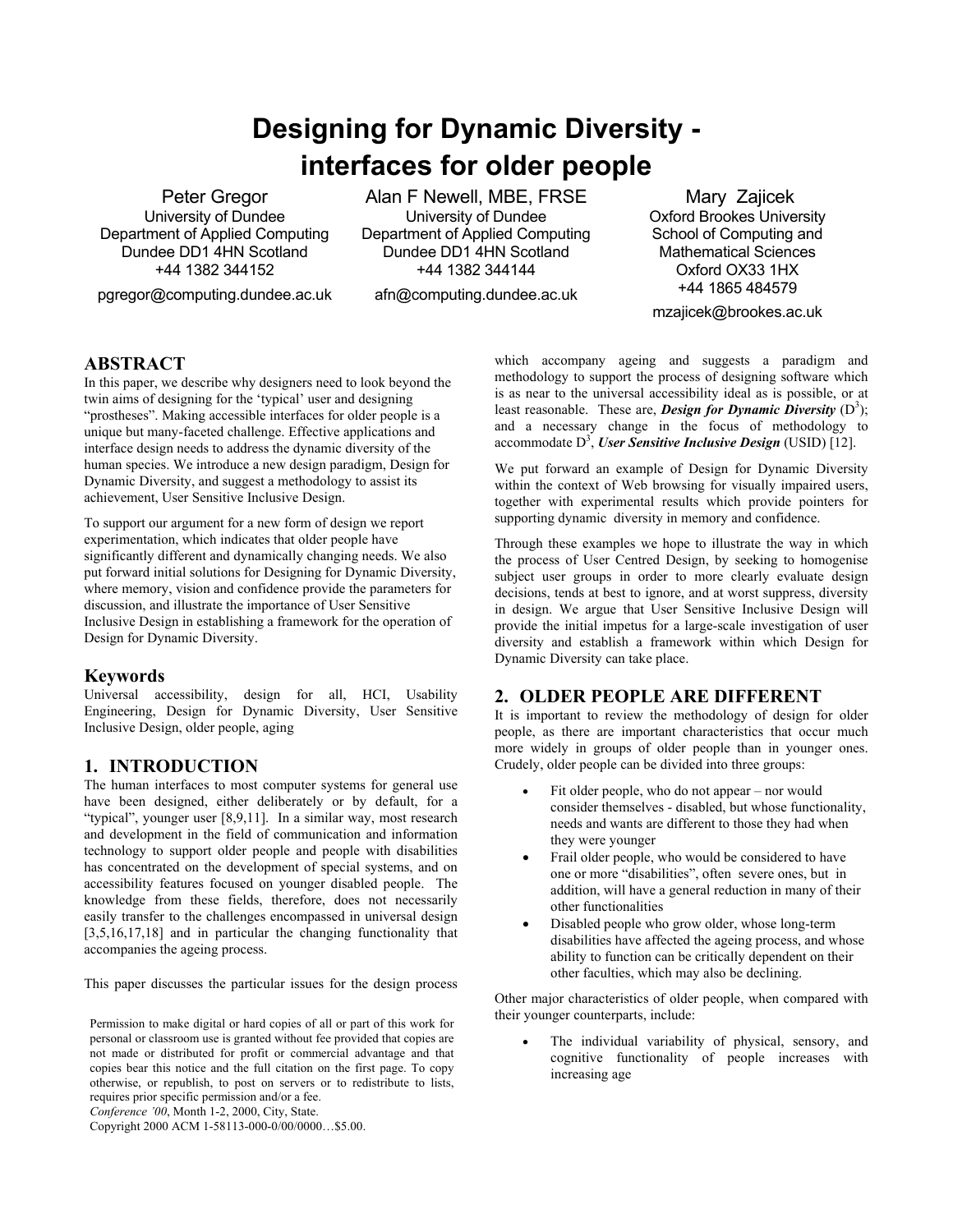- The rate of decline in that functionality (that begins to occur at a surprising early age) can increase significantly as people move into the "older" category
- There are different, and more widely appearing problems with cognition, e.g. dementia, memory dysfunction, the ability to learn new techniques
- Many older users of computer systems can be affected by multiple disabilities. Such multiple minor (and sometimes major) impairments can interact, at a human computer interface level to produce a handicap that is greater than the effects of the individual impairments. Thus research into accessibility focused on single impairments may not always provide appropriate solutions.
- Older people may have significantly different needs and wants due to the stage of their lives they have reached
- The environments in which older people live and work can significantly change their usable functionality – e.g. the need to use a walking frame, to avoid long periods of standing, or the need to wear warm gloves.
- On a more positive note, older people can have access to a much wider experiences and knowledge of the world than younger people, and a more mature approach to problem solving.

The list of characteristics given above is important, because it illustrates the fact that capability and disability are not opposites. The implication of this, however, is often not apparent to software developers who have a tendency to develop systems "for disabled people" or for "normal people". When doing this they fail to recognise that a whole range of capability levels can exist which, while declining, do not yet represent a disability as such, and also that a range of reduced capabilities may constitute a handicap only when taken together and when the user is interacting with computer systems. Also older people may bring experiences and knowledge to an interaction which would not be expected from a younger user.

# **3. DESIGNING FOR DYNAMIC DIVERSITY – A NEW PARADIGM**

As people grow older, their abilities change. This process of change includes a decline over time in the cognitive, physical and sensory functions, and each of these will decline at different rates relative to one another for each individual. This pattern of capabilities varies widely between individuals, and as people grow older, this variability increases. In addition, any given individual's capabilities vary in the short term due, for example, to temporary decrease in, or loss of, function due to a variety of causes including illness, blood sugar levels and state of arousal.

This collection of phenomena present a fundamental problem for the designers of computing systems, whether they be generic systems for use by all ages, or specific systems to compensate for loss of function. In contrast the young, fit, male 'typical user' is assumed to have abilities which are broadly similar for everybody, and crucially these abilities are perceived to remain static over time. Not only is this view wrong, in that is does not take account of the wide diversity of abilities among traditional users, but it also ignores the fact that for all users, abilities are dynamic over time. Both the abilities and the rate at which they change also vary between individuals and between cultures, and these variations can be very much more pronounced for older users.

Current software design typically produces an artefact which is static and which has no, or very limited, means of adapting to the changing needs of users as their abilities change. Even the usercentred paradigm [e.g. 6,13,14,15] looks typically at concerns such as representative user groups, without regard for the fact that the user is not a static entity

Metaphors and processes in use at present are ineffective in meeting the needs of many user groups or addressing the dynamic nature of diversity. There is an urgent need to address the issues of Designing for this Dynamic Diversity. New processes and practices are needed which address the design issues; awareness raising among the design, economic and political communities has to start; research is needed to find methods to pin down this moving target.

#### **4. USER SENSITIVE INCLUSIVE DESIGN – A SUPPORTING METHODOLOGY**

Particularly as older people can have very different characteristics to most designers, User Centred Design (UCD) principles need to be employed in the development of appropriate technology for this user group [4]. UCD methodologies, however, have been developed for user groups with relatively homogonous characteristics. "Older people" encompass an incredibly diverse group of users, and even small subsets of this group tend to have a greater diversity of functionality than is found in groups of younger people.

An additional complication is that there can be serious ethical issues related to the use of such people as "subjects" Some of these are medically related, but also include, for example, the ability to obtain informed consent. It is thus suggested that the standard methodology of User Centred Design is not appropriate for designing for this user group. It is proposed that the techniques of UCD need to be modified to be appropriate to older people as the user group.

A methodology, which could be called User Sensitive Inclusive Design (USID), is required. This will need to address the issues of coping with:

- Much greater variety of user characteristics and functionality
- Finding and recruiting "representative users" [7]
- Conflicts of interest between user groups (including "temporarily able-bodied")
- The need to specify exactly the characteristics and functionality of the user group
- Tailored, personalisable and adaptive interfaces
- Provision for accessibility using additional components (hardware and software)

"Inclusive" is a more achievable objective than "for all" or "universal". "Sensitive", rather than "Centred" reflects:

• The lack of a truly representative user group,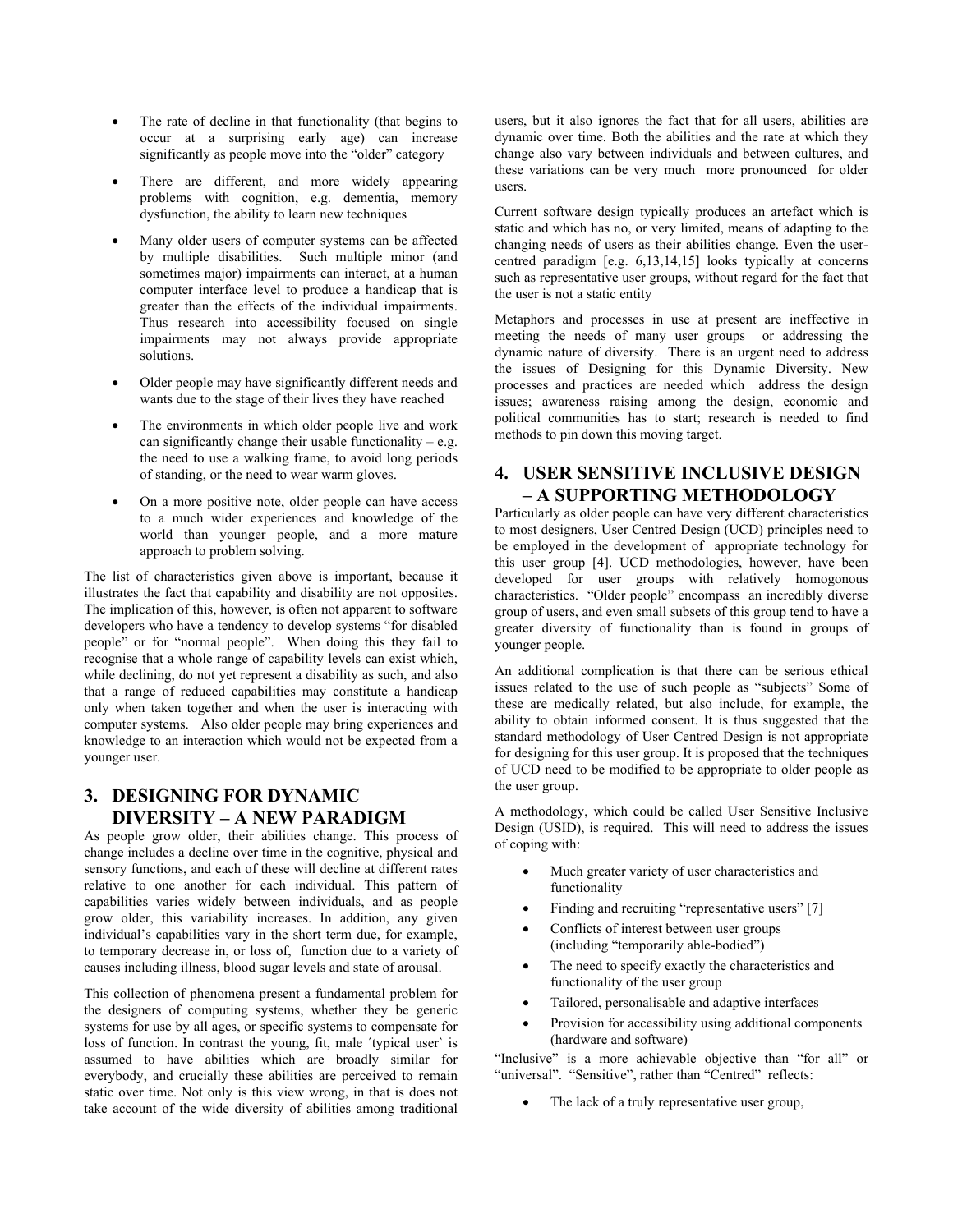- Difficulties of communication with users,
- Ethical issues  $[1,2]$ ,
- That different paradigms are needed to standard UCD paradigms [e.g. 16],
- That there must be a different attitude of mind of the designer

An appropriate experimental methodology is needed as well for new forms of communication of results of such research and development. This should be a major strand in a research agenda within the field provision of "universal accessibility" for older people.

# **5. DESIGNING FOR DYNAMIC DIVERSITY**

User Sensitive Inclusive Design will bring into focus not only the substantial variability which exists in user characteristics, but also the changing nature of the functionality they have, over both short and long time scales. This will lead naturally to the need for interface designs which are appropriate for a much wider range of functionality than is currently the case, and to the dynamic nature of users' functionality. We thus believe that the concept of Design for Dynamic Diversity provides an important step not only towards the development of more effective interfaces for older people, but also for the more general problem of "universal" interface design.

## **6 VISION DIVERSITY**

As a concrete example of the advantages of designing for dynamic diversity and the need for a paradigm such as User Sensitive Inclusive Design, we have included a case study of the design of a web browser for visually impaired users developed at the Speech Project at Oxford Brookes University.

The design of this web browser shows how support for dynamic diversity in vision, memory and, importantly, confidence in users, can be supported by interface design. However, a relatively standard User Centred Design Methodology was used in this development, and the case study illustrates the weaknesses of this approach, and illustrates how a user sensitive inclusive design methodology could have been a more efficient design methodology and have produced a more effective product.

The BrooksTalk Web browser for visually impaired users was designed to support visual diversity, by providing an interface in three different parts:

- 1. A set of function keys, which drive the speech output browser, thus enabling its use by totally blind people.
- 2. A text banner, which provides a large text version of the spoken output, which enables people with some residual vision to read what is being spoken as they hear it. Users can adjust the size of text, and the number of lines of text shown.
- 3. A standard graphical rendering of the page, so that, if visually impaired people are working alongside sighted, colleagues they can pool resources and have access to both forms of input.

Figure 1 shows the configuration of the interface. Users can adjust the proportion of screen used for the text banner or standard graphical interface depending on their level of visual impairment and working conditions for example if a fully sighted person is present.



Figure 1.

In this interface, dynamic diversity in vision can be accommodated, by adjusting the settings for the screen layout. This is accomplished by using function key F7, and stepping through a relatively long list of different settings to change the font size and the number of lines displayed in the text banner. This provides a less than transparent adjustment to the parameters of screen parameters

## **7. DIVERSITY IN OLDER ADULTS**

BrookesTalk was evaluated by 200 people in a large-scale exercise among visually impaired users. This was designed to investigate how people use its special features, such as the abstracting feature or different views of the Web page. One of the most important outcomes of the evaluation, which the researchers had not anticipated, however, was that 82% of older adults were unable to even get started with BrookesTalk.

During observation of their interaction, it was noted that older adults appeared to lack confidence in building conceptual models of the interface, and the application. At the interaction level difficulties can be attributed to two main factors which interfere with conceptual model development, these being age associated memory impairment and visual impairment, both of which reduce the user's ability to benefit from visual clues and contexts.

#### **7.1 A design solution**

To help these users with memory loss and visual impairment, a speaking front end called Voice Help was built onto BrookesTalk. This would support the user in their construction of conceptual models by 'talking' them through their interaction. For each possible state of BrookesTalk an optional spoken output was provided, where the user was informed as to where they were in the interaction and which actions were possible at that point. Optional further details were also available to describe the consequences of each action. After listening to the message the user chooses an option, presses the appropriate function key and receives another message describing the new state of the system and the options available.

For example, the spoken output for those who have just started up BrookesTalk would be: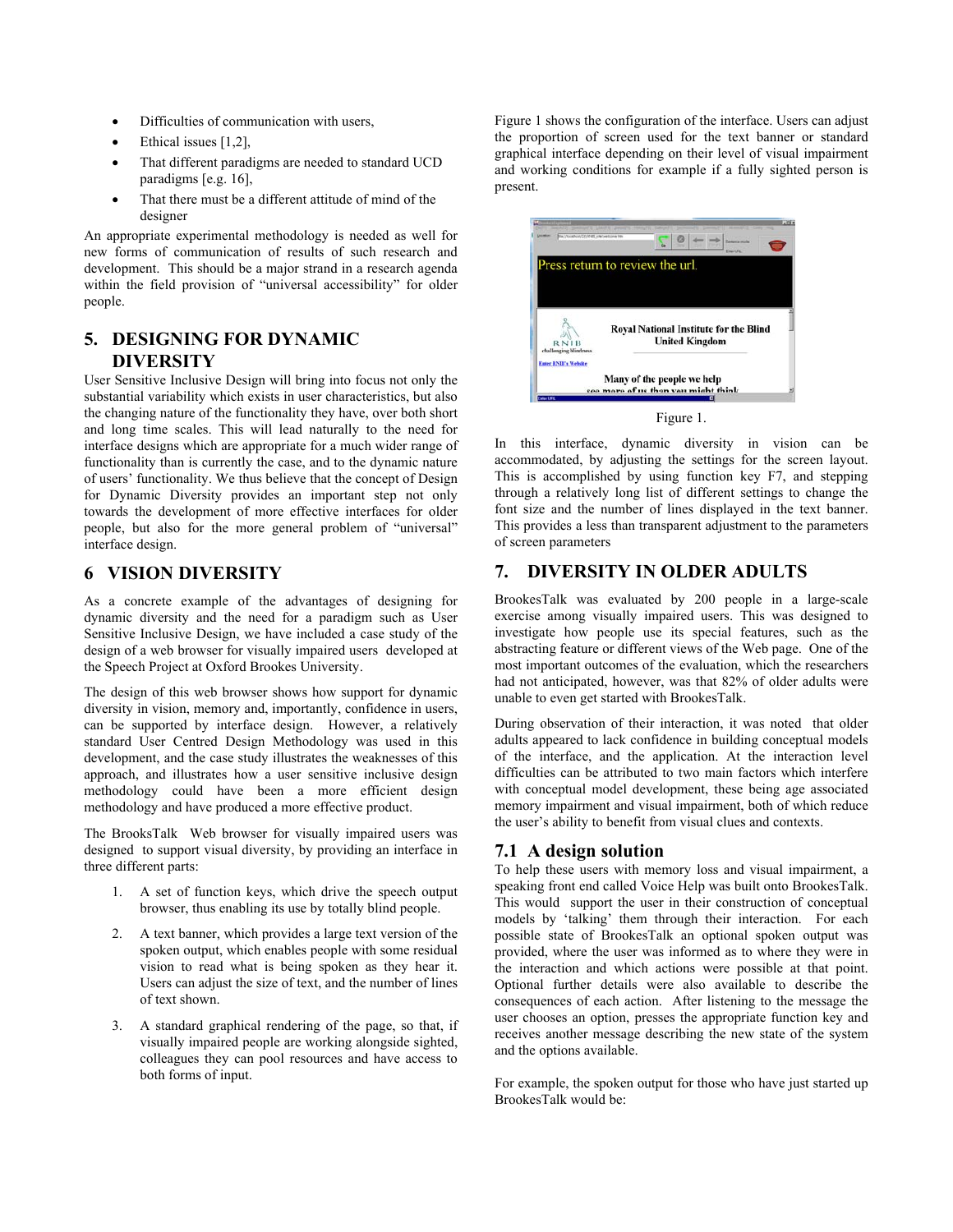*Welcome to BrookesTalk, your speaking web browser. There is currently no page loaded. Would you like to: Enter the URL of a page, press F1 Start an Internet search, press F2 Change the settings of the browser, press F7 Hear more details about options available to you, press F3 Repeat the options, press return*

With such messages reinforcing the users' knowledge of the state of the system and explaining to them what they can do next, it was hoped that the development of conceptual models would be accelerated, and that the user would no longer need to rely on memory to know which set of actions were needed at each point. For example, with Voice Help, the user can function at the beginning of their interaction, with virtually no conceptual models at all, by using the system like a telephone answering system, simply responding to questions, and then hopefully in time begin to 'see' what to do next without waiting for the message.

#### **7.2 Diversity of confidence levels**

In addition to vision and memory problems, many older people lack confidence in using IT systems, and it is important that we take this into account in the design process. An experiment was thus carried out using BrookesTalk with Voice Help, whereby older adults were provided with extra confidence in the form of a personal helper, who provided support by answering yes or no to user's questions as they interacted with the software. Users could therefore confirm decisions they were making at the interface, and talk through strategies as they developed. It was assumed that this would increase the user's confidence in the conceptual models they were developing. Further support than simple yes or no answers was not given as it would have been too difficult to monitor for consistency.

Those users who were provided with personal support were more able to get up and running with BrookesTalk with Voice Help than those who worked without support [20]. The confidence created by the reinforcement that they were doing the right thing built the users' confidence in their creation of conceptual models. Even within this user group, however, considerable diversity in the levels of confidence they displayed was found, and this could change very rapidly apparently solely due to the users' experience with the system. Each user's personal confidence increased markedly following a particularly successful interaction, and decreased following a disaster.

These findings are in line with other work [19, 23], where Bed and Breakfast operators of all ages, who were unable to use computers unaided, found off-line support to be essential when getting started. Here we see users' confidence in their actions at the interface as an important parameter of interaction, which spans all ages.

#### **7.3 Diversity of interface support**

In trials set up to establish whether the design innovation of Voice Help was useful [20], we found that older adults who used BrookesTalk with Voice Help were able to successfully use the Web where they had been unable to with the standard BrookesTalk. Thus the 'talking the user through' approach, provided by Voice Help, enabled users to achieve interaction where it had previously been impossible.

Diversity among users was seen in the amount of time they needed with Voice Help before moving on to standard BrookesTalk. This diversity was supported within the design since users could decide for themselves, when they no longer needed Voice Help, and could be confident that they were ready to use standard BrookesTalk.

### **8. MEMORY DIVERSITY**

The research on diversity in memory levels was carried out at Age Concern Day Centres in Oxfordshire. The work was prompted by problems observed with older adults as they struggled to recall the long synthetic speech messages in the BrookesTalk Voice Help. Many people appeared to require simpler and shorter messages for instruction, as they could not absorb or remember large amounts of information.

The Day Centre subjects formed a relatively homogeneous group, with an average age 84 years, who were at a similar stage in life. They were able to look after themselves, but benefited from attendance at the centre for meals, companionship and activities. They were not ill and showed normal age related sensory impairment. None of them had used a computer before and they had rather sketchy ideas of what the World Wide Web might be about.

An experiment was carried out [22], to determine whether long speech output messages were actually causing older adults to remember less. The results from the experiment showed that memory retention at the interface works differently for older adults compared to younger ones [21]. While younger adults are able to accommodate differences of length of output message and retain the same amount of information from the message, older adults were confused by the extra information in long message and actually remembered less. These results indicate that there are important memory related factors playing their part in interface design for older adults, which do not affect younger people. The amount of output at any time should be monitored, with ways designed to reduce the amount of output, and make it more digestible.

#### **8.1 Diversity of functional requirement**

The above results indicated that the message length in Voice Help should be reduced for older adults. Shorter messages, however, mean fewer options being presented, and this implies that functionality should be reduced. In addition it is known that low functionality systems are easier to learn and understand. Other research into interfaces for older adults also point to the need for low functionality systems, with the possibility of adding in extra facilities when a few simple actions have been mastered. For example Czaja et al [24] found that older adults were happy to add extra facilities once they had mastered a low functionality email system. To test this hypothesis a low functionality version of BrookesTalk is currently under construction.

# **9 TOWARDS DESIGNING FOR DYNAMIC DIVERSITY**

Visual impairment, memory loss, lack of confidence, and inability to remember instructions are not confined to the type of older users in the group above. This case study of BrookesTalk thus illustrates the value of a design approach, which could support a far more diverse range of users. Not only older people, but also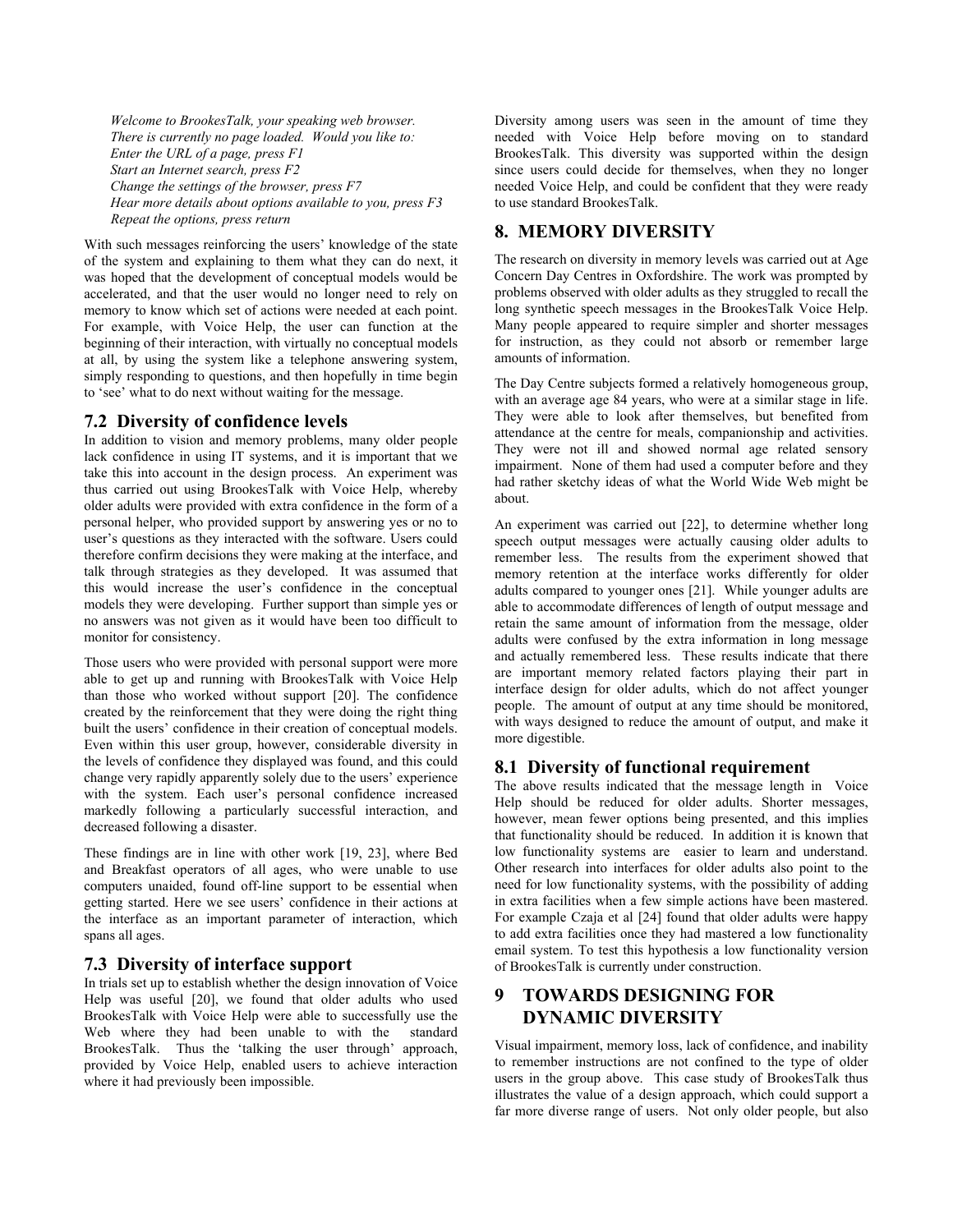those with cognitive impairment, and many others who, when they are tired, anxious or ill, experience similar difficulties in varying degrees.

Oxford Brookes University are prototyping a Design for Dynamic Diversity in a multi function-level version of BrookesTalk with Voice Help. A wide diversity of memory impairment, visual impairment and confidence levels will be supported using a set of different levels of functionality. Those who experience high levels of memory impairment, visual impairment and low confidence, will be provided with minimal functionality and therefore shorter messages. The lowest level of functionality will involve simply: load a page, read a page and follow a link. When users become familiar with these functions and can use them successfully, they can move on to learn new functions such as search, hear an abstract of the page and change settings.

Progression will be structured with users passing some form of assessment, possibly self-assessment, before moving to a higher functionality level, and a sense of achievement in reaching particular points should be reinforced. Recognising and reaching goals will contribute to user confidence.

# **10 USER SENSITIVE INCLUSIVE DESIGN PROVIDES A FRAMEWORK**

Although the developers of BrookesTalk were aware of the potential diversity in their user group, they initially tended to follow a traditional User Centred Design methodology. For example, in the experiments described above every effort was made to ensure that the experimental user group was homogenous so that other factors would not confound the changes being monitored in particular parameters, such as the amount remembered in shorter and longer messages. The researchers even performed a memory test to ensure similar memory levels, as would be standard practice in User Centred Design.

Despite these precautions, they were particularly struck by the difference in ways of memorising, and what was remembered across the group. The diversity in this supposedly homogeneous group of older people was found to be substantial, even though the group did not represent the range of groups of older adults described in Section 2. It is even more significant, in retrospect, that the standard User Centred Design approach with the initial version of BrookesTalk was based on the assumption that that the group of two hundred users world-wide was homogeneous and would all use BrookesTalk in more or less the same way.

At the time the researchers were genuinely surprised that older users were not able to use BrookesTalk, although five minutes spent observing a visually impaired older adult trying to get going with the software would have made this clear. Significantly, as the researchers were not looking for diversity, they did not see it. Thus, even when researchers were sensitive to potential diversity in the use group, traditional User Centre Design proved to be a less effective design methodology than was hoped.

In contrast User Sensitive Inclusive Design represents a radically different approach, which encourages designers to seek out diversity. We recommend a systematic research program incorporating the core elements of User Sensitive Inclusive Design to uncover the key areas where dynamic diversity plays an important part. This is an unexplored and new approach where expertise should be developed within an experimental framework, in order to uncover the characteristics of dynamic diversity, which will feed into this new design process.

#### **11. ACKNOWLEDGMENTS**

Our thanks to Rachelle Heller, Joaquim Jorge, Richard Guedj Vicki Hanson, Muna Yousef & Krista Coleman.

#### **12. REFERENCES**

- 1. Alm, N. (1994). "Ethical Issues in AAC research" in "Methodological Issues in Research in Augmentative and Alternative Communication" eds Brodin,J & Ajessibm E.B. (eds) Proc. Third ISAAC Research Symposium. Jonkoping, Universty Press, Sweden pp 98-104
- 2. Balandin, S. & Raghavendra, P (1999). " Challenging Oppression: Augmented Communicators' involvement in AAC Research" in Augmentative and Alternative Communication, new directions in research and practice" ed. Loncke, F.T., Clibbens,J., Arvidson, H.H. & Lloyd, L.L. Whurr, London.pp262-277
- 3. Beirmann, A.W. (1997). "More than Screen Deep "Towards an Every-Citizen Interface to the National Information Infrastructure", Computer Science and Telecommunications Board, National Research Council, National Academy Press, Washington D.C. 1997
- 4. Gregor, P & Newell, A.F. (1999) The application of computing technology to interpersonal communication at the University of Dundee's Department of Applied Computing, Technology and Disability, 10 (1999) pp 107-113
- Hypponen, H., (1999). The Handbook on Inclusive Design for Telematics Applications, Siltasaarenkatu 18A, 00531 Helsinki, Finland.
- 6. ISO 13407:1999(E). Human-centred design processes for interactive systems, International Organisation for Standards.
- 7. McGregor, A., (1995). A voice for the future. Proceedings of the European Conference on the Advancement of Rehabilitation Technology (ECART '95). 10-13 October 1995, Lisbon. Lisbon, Portugal : National Secretariat of Rehabilitation. pp 127-129.
- 8. Newell, A.F., (1995), Extra-ordinary Human Computer Operation, in "Extra-ordinary Human-Computer Interactions" by A. D. N. Edwards (Ed.), Cambridge University Press 1995
- Newell, A.F. & Gregor, P., (1997). Human computer interfaces for people with disabilities, in Handbook of Human-Computer Interaction, Helander, M., Landauer, T.K. and Prabhu, P. (eds), Elsevier Science BV, (ISBN 0 444 81862 6) pp 813-824.
- 10. Newell, A.F., (1998). Assistive Technology Research and Techological Development. In Improving the Quality of Life for the European Citizen, eds Placencia Porrero, I, & Ballabio E. Assistive Technology Research Series, Vol 4, IOS Press, Amsterdam, pp xlvii – liii.
- 11. Newell, A.F. & Cairns, A.Y., (1993). Designing for extraordinary users, Ergonomics in Design, Oct 1993, 10-16